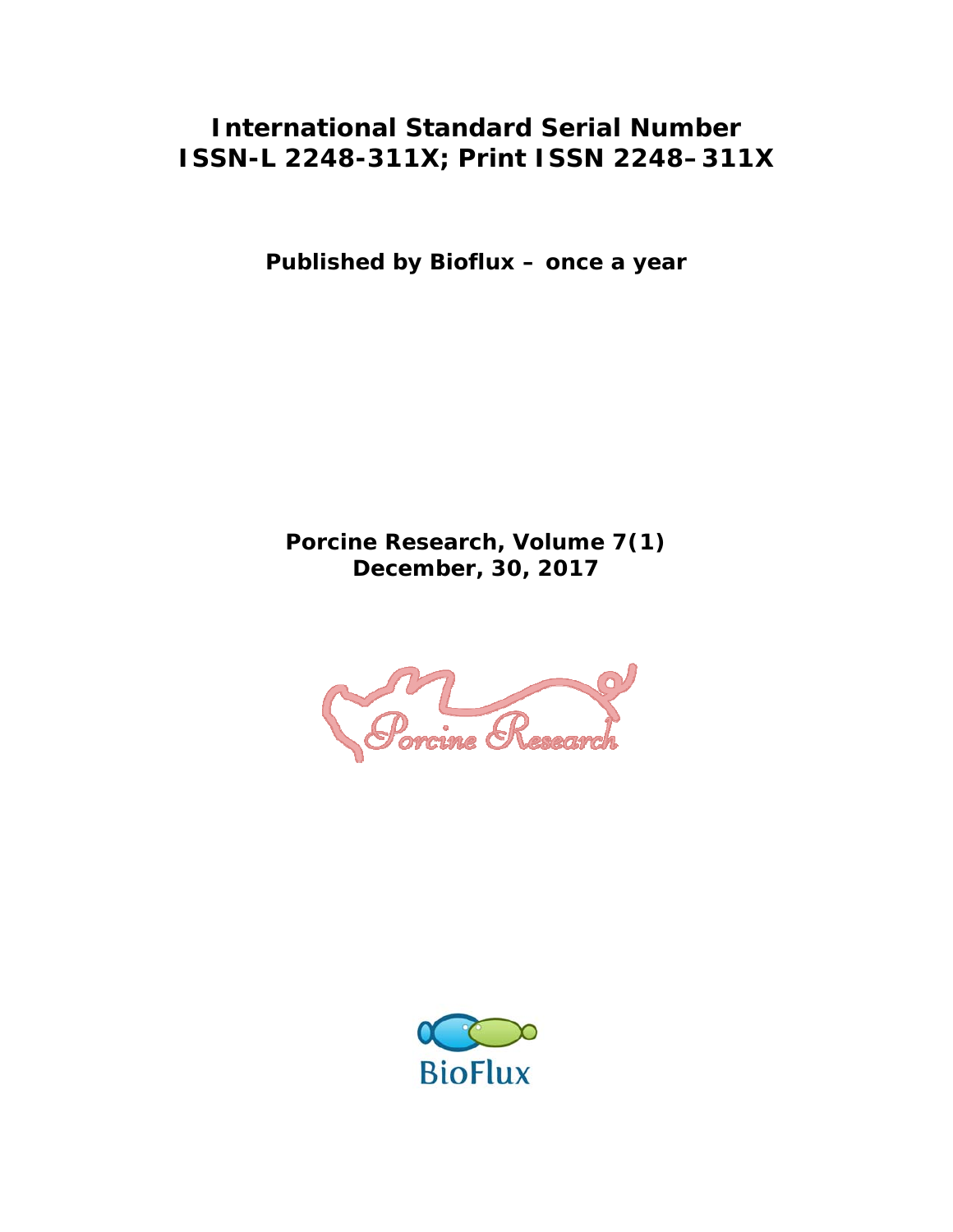# **ABOUT "PORCINE RESEARCH"**

Porcine Research is a peer-reviewed journal. Each published article was independently seen before by two scientific reviewers and at least one lingvist. The journal covers all the fields of porcine research (structure, function, evolution, ecology, taxonomy) and swine husbandry (applied biology, legislation, meat production technology, or biotechnology).

Porcine Research is a good opportunity for you to publish your original research, review, opinion, essay or short communication, both printed and online, color, open access. The journal will be disseminated on a very large scale with the help of various international databases. Peer-review policy: double blind peer-review is used.

# **EDITORIAL BOARD**

#### **Editor-in-Chief**

Botha Miklos, Bioflux SRL, Cluj-Napoca (Romania).

#### **Editors**

Coroian Cristian, USAMV Cluj, Cluj-Napoca (Romania) Karalyan Zaven, Institute of Molecular Biology of NAS RA (Armenia) Kataria Anil Kumar, Rajasthan Univ. of Vet. and Anim. Sci., Bikaner (India) Kim Serra, Independent researcher (USA) Miresan Vioara: USAMV Cluj, Cluj-Napoca (Romania) Papatsiros Vassilis, University of Thessaly (Greece) Pacala Nicolae, USABT, Timisoara (Romania) Petrescu-Mag Ioan Valentin, USAMV Cluj, Cluj-Napoca, Univ. Oradea (Romania) Sima Nicusor Flaviu, USAMV Cluj, Cluj-Napoca (Romania) Socol Claudia, National Agency for Animal Husbandry "Prof. dr. G. K. Constantinescu" (Romania) Suteu Mihai, USAMV Cluj, Cluj-Napoca (Romania) Vesa Stefan C., University of Medicine and Pharmacy, Cluj-Napoca (Romania) Vlaic Augustin, USAMV Cluj, Cluj-Napoca (Romania).

#### **Scientific Reviewers**

Banatean-Dunea Ioan, USABT, Timisoara (Romania) Bondoc Ioan Eugen, USAMV Iasi, Iasi (Romania) Bondoc Ionel, USAMV Iasi, Iasi (Romania) Cighi Vasile, USAMV Cluj, Cluj-Napoca (Romania) Coroian Aurelia, USAMV Cluj, Cluj-Napoca (Romania) Coroian Cristian, USAMV Cluj, Cluj-Napoca (Romania) Georgescu Bogdan, USAMV Cluj, Cluj-Napoca (Romania) Hettig Andrea, Independent researcher, Cluj-Napoca (Romania) Ichim Oana, Zoo Tech Group, Cluj-Napoca (Romania) Oroian Ioan, USAMV Cluj, Cluj-Napoca (Romania) Pasarin Benone, USAMV Iasi, Iasi (Romania) Rusu Mircea, Liceul Tehnologic Special Samus, Cluj-Napoca (Romania).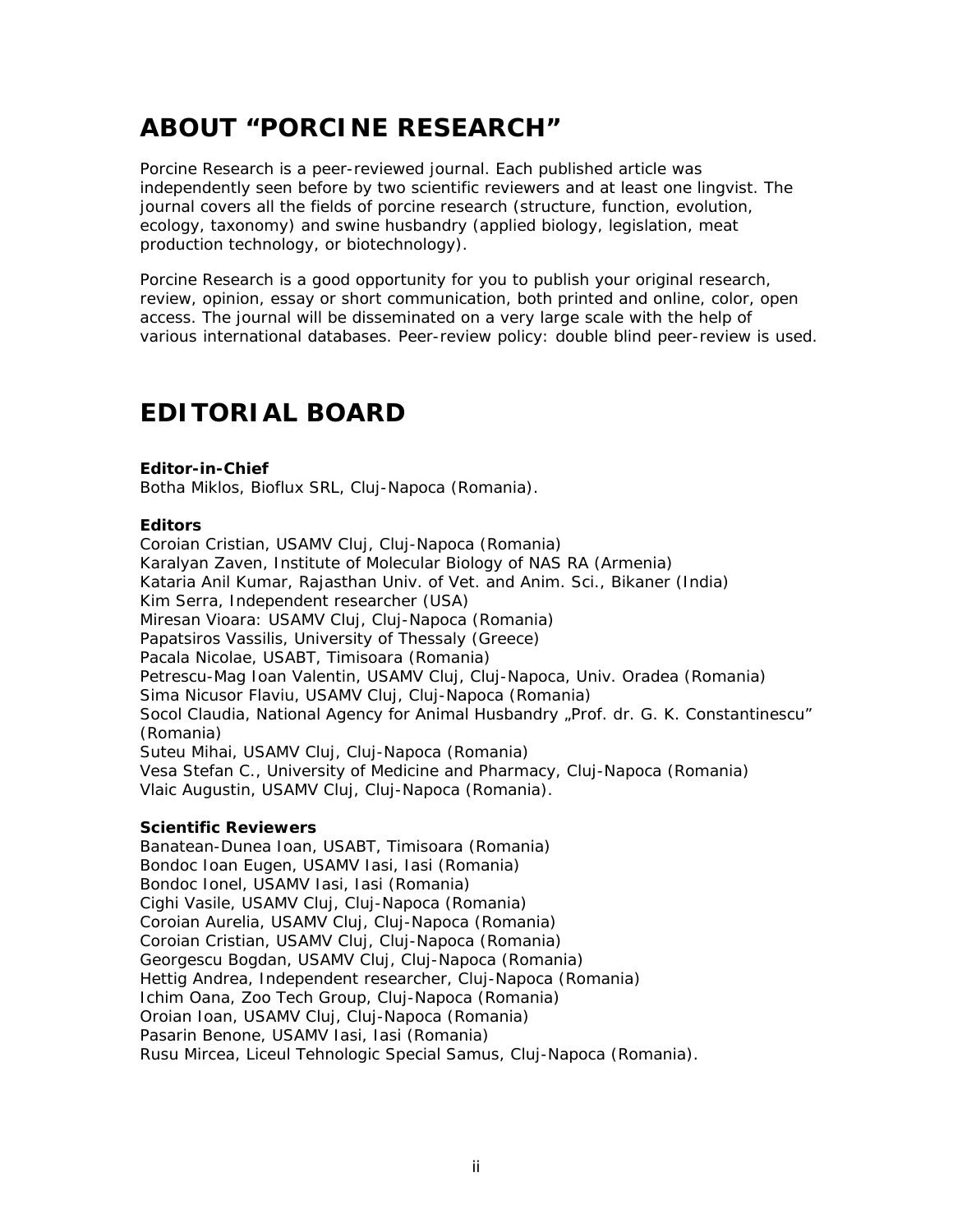# **Abstracting and Indexes**

ISI Web of Science (via Zoological Record) Thomson Reuters - Master Journal List (via Zoological Record) Zoological Record and its ION (Index to Organism Name) DIMDI Dialog Datastar NLM Catalog (NCBI) Ulrich's Periodicals Directory Serials Solutions and many others.

#### **Zoological Record (part of Biosis)**

ION contains the organism names related data gathered from the scientific literature for Thomson Reuters' *Zoological Record®* database. Viruses, bacteria and plant names will be added from other Thomson Reuters databases such as *BIOSIS Previews®* and *Biological Abstracts®.*



Ulrich's™ is the most comprehensive knowledgebase of print and electronic serials data available and features in-depth coverage for more than 300,000 serials from 90,000 publishers covering 950 subject areas and 200 languages. This unmatched resource powers the Ulrich's™ Global Serials Intelligence services. For more than 75 years, librarians and researchers have trusted Ulrich's™ as the authoritative serials resource for unbiased information about journals, magazines, newspapers, and other periodicals around the world. The Ulrich's dedicated data managers perform ongoing research and publisher outreach to ensure the most current, multi-faceted view of the scope, availability, and quality of serials resources.